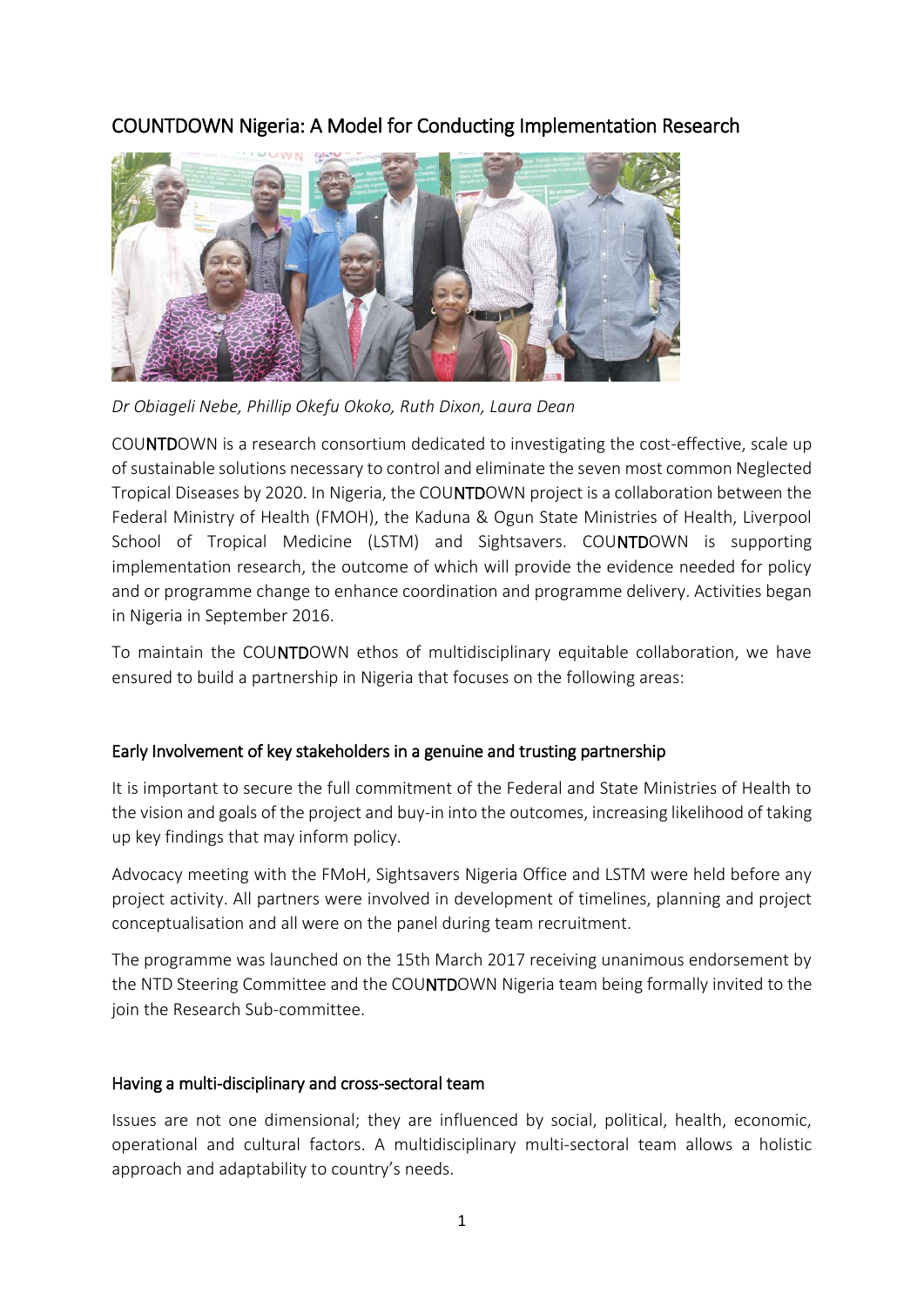The COUNTDOWN team is led by the Federal Ministry of Health and includes social scientists, health economists, a research uptake officer (embedded in FMoH), and a research manager/officer. The collaboration includes LSTM bringing technical guidance and Sightsavers the perspective of large scale implementing partner.

## Identify research needs that will address implementation issues in the local context

Implementation research is not a "one-size fits all"; countries and contexts are different with varying challenges to NTD control and elimination programs. Research that addresses a genuine need is more useful and more likely to be taken up resulting in positive programmatic impact.

The preliminary phase of COUNTDOWN Nigeria has been a thorough and robust qualitative situation analysis of the NTD programme. It involves perspectives of Federal, State, Local Government Area (LGA), Primary Health Care (PHC) and Community Directed Distributors (CDDs)/Teachers involved in NTD programme delivery. Two States of Nigeria – Kaduna and Ogun – have been purposively selected as the focus of COUNTDOWN Nigeria and the situation analysis as they represent two very different NTD implementing environments. Key informant interviews (38) and participatory action research workshops (18) have been completed in 3 LGAs of each State. Data is currently being analysed to provide a full contextual understanding of each study area and inform research question development for the main study. Full scale research will begin late 2017.

# Maintaining effective and collaborative partnership

Research questions and implementation environments evolve. Only when partnerships are truly collaborative, can teams adapt together keeping research focussed and relevant.

The Nigeria COUNTDOWN team is led by the Federal Ministry of Health who have, and continue to take an extremely active and engaged role in planning, decision making and data collection. Open dialogues and honest communication have facilitated an evolving relationship between all three partners and successful resolution of any issues. At the recent partners meeting in Yaoundé (March 2017) all partners were present including 4 participants from FMoH. Dissemination meetings for the situation analysis are planned for mid-June 2017, scheduled to allow feedback from each State to be inputted before Federal dissemination workshop. Dissemination of situational analysis will be followed by an evidence synthesis workshop and research planning meeting where questions will be formulated and planned and which all partners will attend.

# Linking to the global agenda

It is important to "be informed as well as informing". By working in tandem with the global agenda and being current on wider sectoral issues, contributions to the evidence base can be more valuable to more people and non-duplicative.